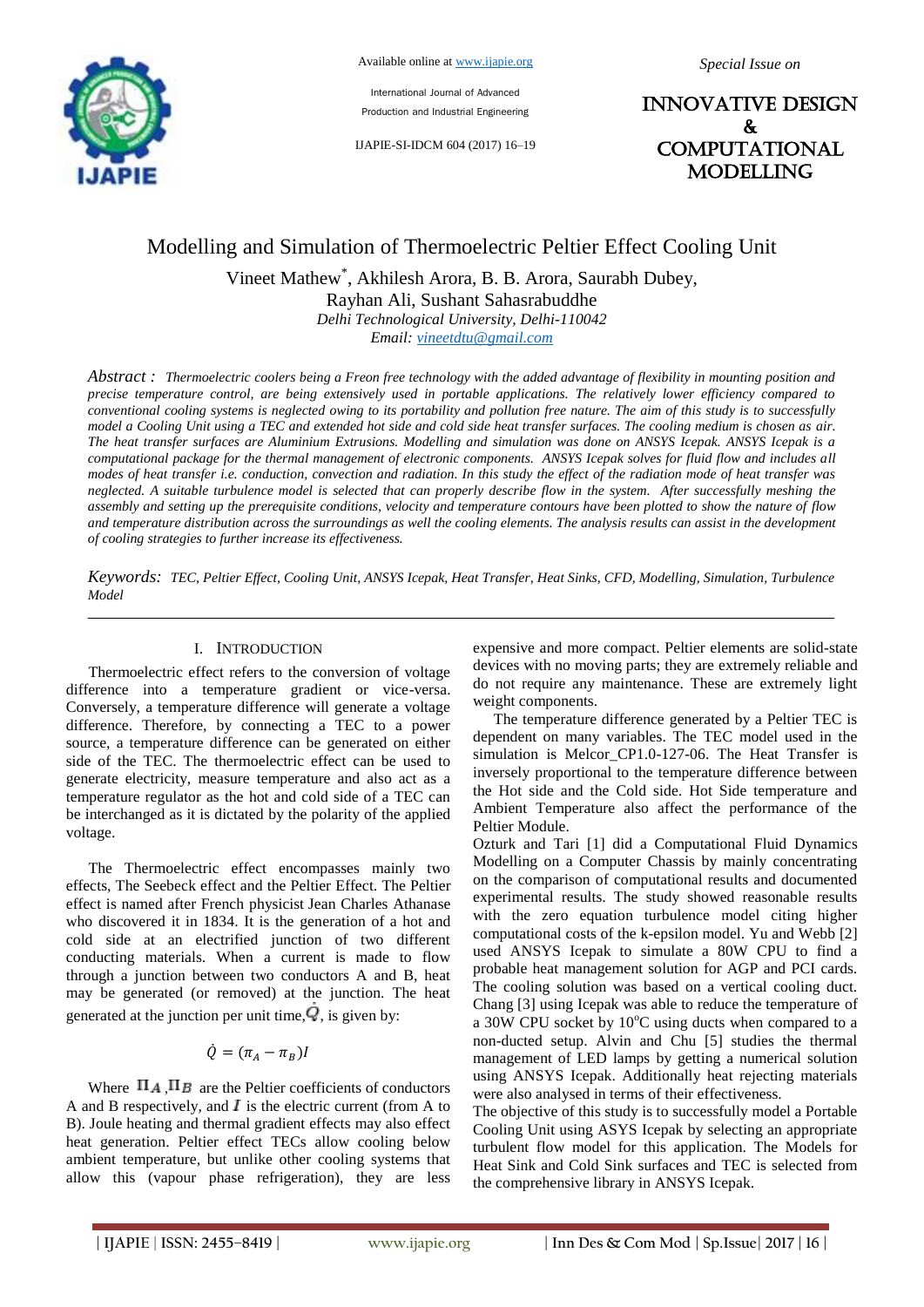*Vineet Mathew et al., International Journal of Advanced Production and Industrial Engineering*



Fig. 1 Isometric view of the assembly

ANSYS Icepak is specifically suited for CFD and Thermal Analysis for electronic components [4]. ANSYS Icepak uses FLUENT as its solver.

# II. GEOMETRY

The model consists of a Peltier model Melcor\_CP1.0- 127-06L.2 from the TECs library in ANSYS Icepak. The dimensions for the heat transfer surfaces are specified in the table below. Cabinet Size is 0.2 X 0.1 X 0.1 (m).

The peltier module is sandwiched between two extended heat transfer surfaces. The interface is assumed to ideal such that no heat is lost at the contact plane. An intake fan is placed at a distance 10mm from the hot side extended heat transfer surface. The flow rate is taken as fixed in terms of volumetric flow rate. This is a reasonable assumption since we are targeting a steady state solution. The fins for both the Heat Sink and the Cold sink are long the Y-Axis.

| A. Extended Heat Transfer Surface Specifications: |  |  |  |
|---------------------------------------------------|--|--|--|
|                                                   |  |  |  |

|                         | <b>Heat Sink</b> | <b>Cold Sink</b> |  |
|-------------------------|------------------|------------------|--|
| <b>Fin Material</b>     | Aluminium        | Aluminium        |  |
|                         | Extrusion        | Extrusion        |  |
| <b>Base Material</b>    | Aluminium        | Aluminium        |  |
|                         | Extrusion        | Extrusion        |  |
| Thermal                 |                  |                  |  |
| Conductivity (W/m-      | 204              | 204              |  |
| $\mathbf{K}$            |                  |                  |  |
| Density $(kg/m3)$       | 2800             | 2800             |  |
| Dimensions (mm)         | 85 X 65 X 30     | 85 X 65 X 24     |  |
| <b>Base Height (mm)</b> |                  |                  |  |
| <b>Number of Fins</b>   | 23               | 15               |  |

#### B. *Cooling Fan Specifications:*

| <b>Inner Diameter (mm)</b> |  |
|----------------------------|--|
| <b>Outer Diameter (mm)</b> |  |
| <b>Flow Rate (cfm)</b>     |  |

C. *Peltier Module Specifications:*

| <b>Hot Side Temperature</b> |  |  |
|-----------------------------|--|--|
|                             |  |  |
| <b>Omax</b> (Watts)         |  |  |
| Delta Tmax $(^{\circ}C)$    |  |  |

The specifications for the Heat Sink, Cold Sink as well as the cooling fan have been taken from a CPU cooling unit available in the market.

### III. SOLUTION SETUP

ANSYS Icepak is capable of automatic meshing. Non-Conformal Mesh was created using the automatic unstructured Mesher-HD (Hex dominant). The advantage of generating a non-conformal mesh is that the number of elements is relatively lower and the degree of accuracy remains largely unaffected.

 An initial coarse mesh was generated. Mesh was examined for skewness using cut plains in the geometry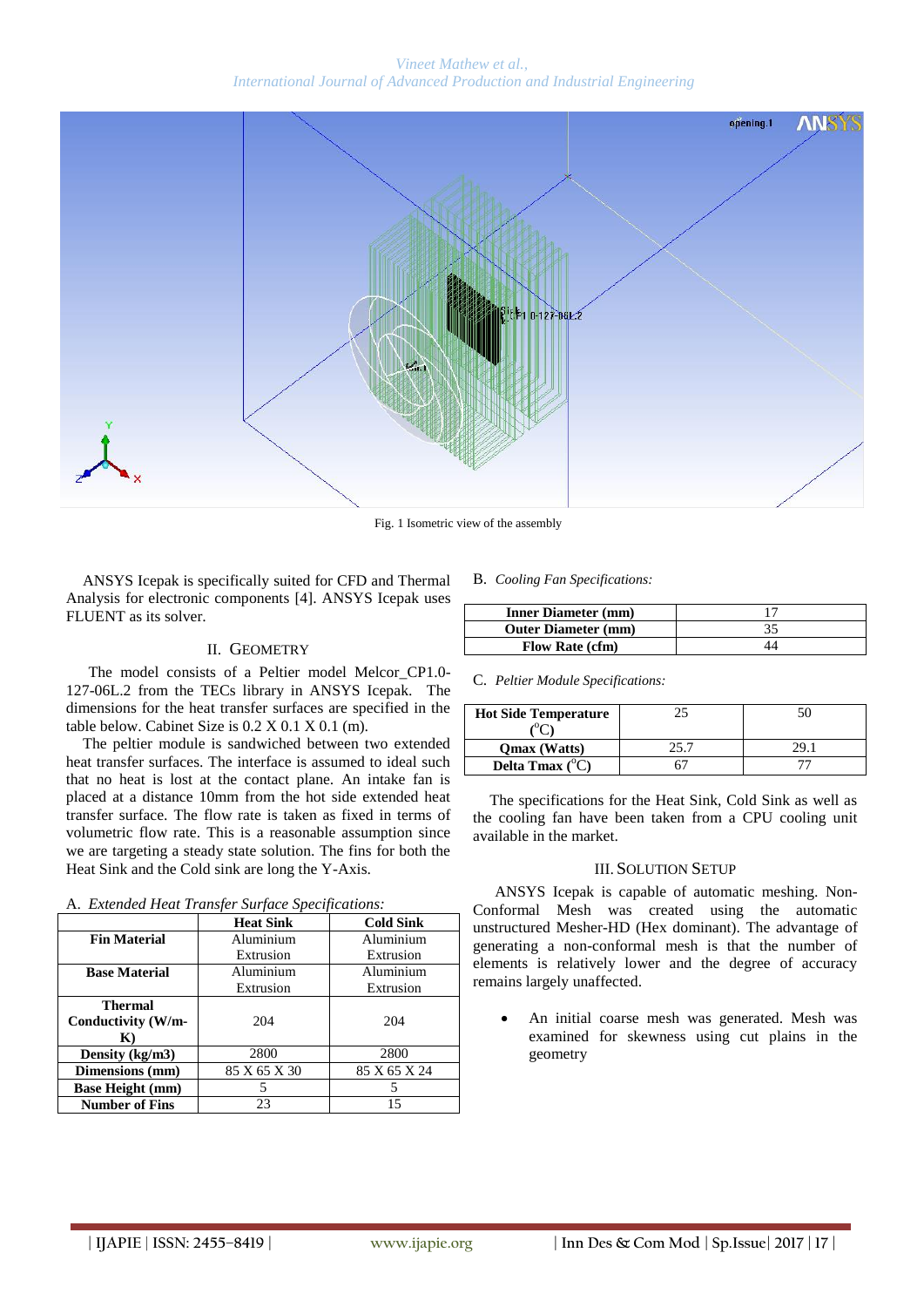# *Vineet Mathew et al., International Journal of Advanced Production and Industrial Engineering*



Fig. 2 Y-Z plane view of the generated mesh

- To appropriately capture regions of reversed flow and the formation of wakes, virtual air boxes were placed at such regions and were meshed separately. This is done so that the total number of elements does not exceed the maximum limit and details in the temperature and flow distribution can be accurately visualized.
- Skewness in a few elements is present found near the fan. This is because the unstructured Mesher-HD automatically creates a skewed mesh to better reciprocate the air flow from the fan.

# A. *Mesh properties*

Total elements in the mesh are 220330 with the number of nodes 230530. Quality check of the mesh produced a face alignment quality of the range 0.0819063 ->1. Since this is the acceptable range, the mesh is appropriate.

In the study, Flow as well as Temperature was solved for. The effects of radiation were neglected with the scope restricted to conduction and convection. Ambient Temperature selected was  $35^{\circ}$ C. Examination of the model reveals a clear possibility of flow separation as well reversed flow; therefore the turbulent regime model selected was the Enhanced Realized K-epsilon model [6]. The analysis was conducted to produce a steady state solution.

# B. *The following are the convergence criteria:*

| <b>Maximum number of</b>          | 2000   |  |
|-----------------------------------|--------|--|
| <i>iterations</i>                 |        |  |
| Flow                              | $1e-3$ |  |
| <b>Energy</b>                     | $1e-7$ |  |
| <b>Turbulent Kinetic Energy</b>   | $1e-3$ |  |
| <b>Turbulent Dissipation Rate</b> | $1e-3$ |  |
| Joule heating                     | $1e-7$ |  |

# IV.ASSUMPTIONS

The contact between the TEC, The Heat Sink, and The Cold Sink is assumed to be perfect. The presence of a convective film is neglected. The Cabinet is assumed to be fully insulated from the surrounding. The effects of radiation are neglected. The flow type of the fan is fixed and the intake air is of ambient temperature. Since preliminary investigation reveals the possibility of reversed and separated flow, zero equation turbulence model has not been used since the solution of the simulation may be incomplete or misleading [7].



Fig. 2 Temperature Distribution between 30-38 **oC**



Fig. 4 Y-Z plane z-Velocity contour